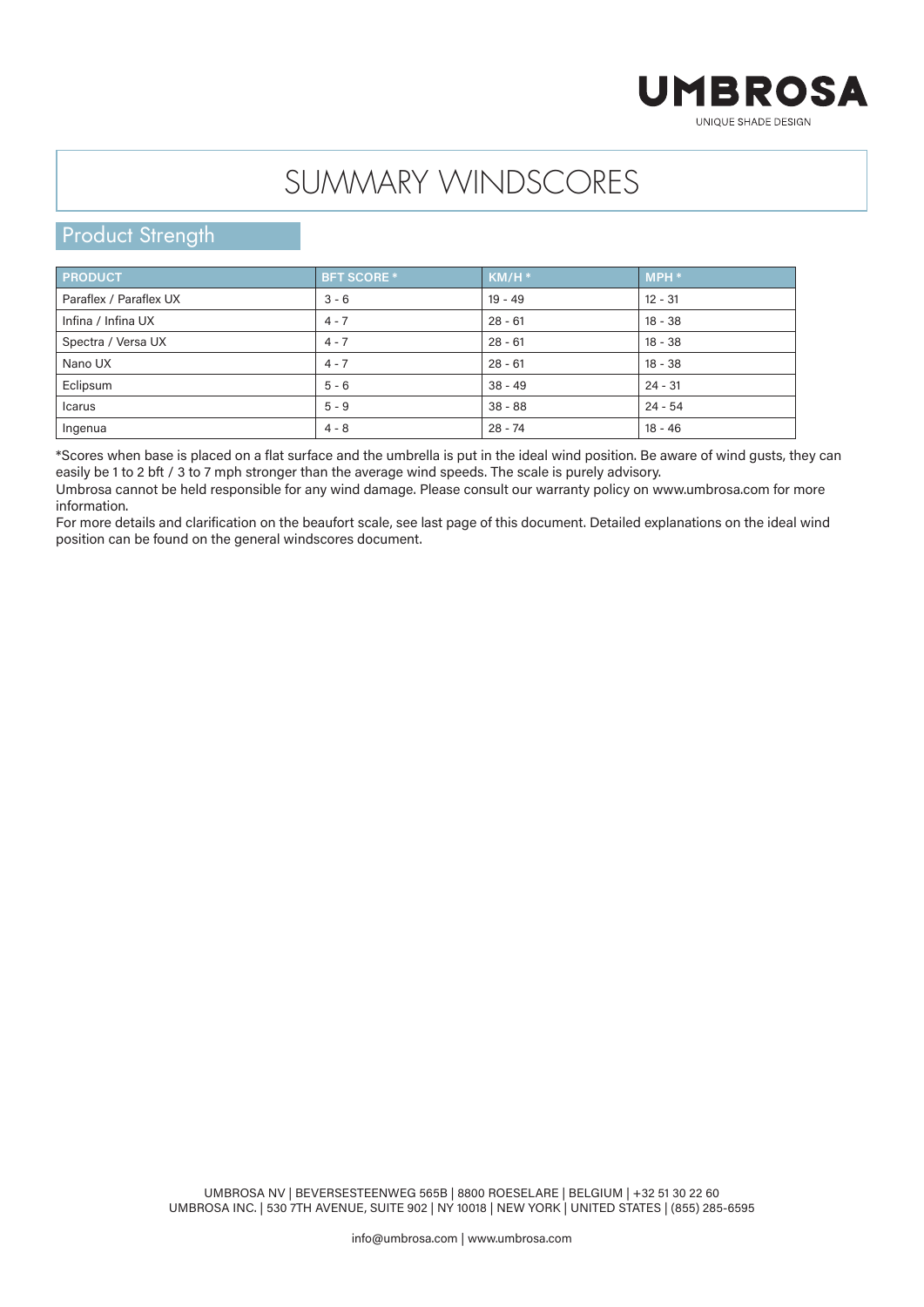

# SPECTRA

### Wind recommendations & tips

Tips for the ideal wind position:

For Spectra, we advise to position the umbrella in the direction of the wind (1), put the arm in a 10° angle (2) and put the umbrella on a flat surface. When closing the umbrella the strap and protection cover need to be correctly used. Failure in doing so can cause damage even in a closed position.







#### Wind guidelines BFT \*

| <b>SPECTRA</b>             | <b>STRAIGHT</b> |        | <b>FORWARD</b> |        | <b>OPPOSITE</b> |        | <b>DUO</b> | <b>MULTI</b> |
|----------------------------|-----------------|--------|----------------|--------|-----------------|--------|------------|--------------|
|                            | 250 CM          | 300 CM | 250 CM         | 300 CM | 250 CM          | 300 CM | 250 CM     | 250 CM       |
| Concrete anchorage         |                 | 5      |                | 5      |                 | 5      |            |              |
| Rotation support           |                 | 5      |                | 5      |                 | 5      |            |              |
| Tile base                  | 6               | 5      | 6              | Δ      | 5               |        |            |              |
| Tile base with stabilizers |                 | 5      |                | 5      | 6               | 5      | 6          |              |
| Mobile tile base           | 6               | ∽      | 6              |        | 5               |        |            |              |

### Wind guidelines MPH \*

| <b>SPECTRA</b>             | <b>STRAIGHT</b> |        | <b>FORWARD</b> |        | <b>OPPOSITE</b> |        | <b>DUO</b> | <b>MULTI</b>             |
|----------------------------|-----------------|--------|----------------|--------|-----------------|--------|------------|--------------------------|
|                            | 8'2''           | 9'10'' | 8'2''          | 9'10'' | $8'$ 2"         | 9'10'' | $8'$ $2''$ | 9'10''                   |
| Concrete anchorage         | 38              | 24     | 38             | 24     | 38              | 24     | 38         | 38                       |
| Rotation support           | 38              | 24     | 38             | 24     | 38              | 24     | 38         | 38                       |
| Tile base                  | 31              | 24     | 31             | 18     | 24              | 18     | 24         | $\overline{\phantom{a}}$ |
| Tile base with stabilizers | 38              | 24     | 38             | 24     | 31              | 24     | 31         | 18                       |
| Mobile tile base           | 31              | 24     | 31             | 18     | 24              | 18     | 24         |                          |

\*Scores when base is placed on a flat surface and the umbrella is put in the ideal wind position. Be aware of wind gusts, they can easily be 1 to 2 bft / 3 to 7 MPH stronger than the average wind speeds. The scale is purely advisory. Umbrosa cannot be held responsible for any wind damage. Please consult our warranty policy on www.umbrosa.com for more information.

> UMBROSA NV | BEVERSESTEENWEG 565B | 8800 ROESELARE | BELGIUM | +32 51 30 22 60 UMBROSA INC. | 530 7TH AVENUE, SUITE 902 | NY 10018 | NEW YORK | UNITED STATES | (855) 285-6595